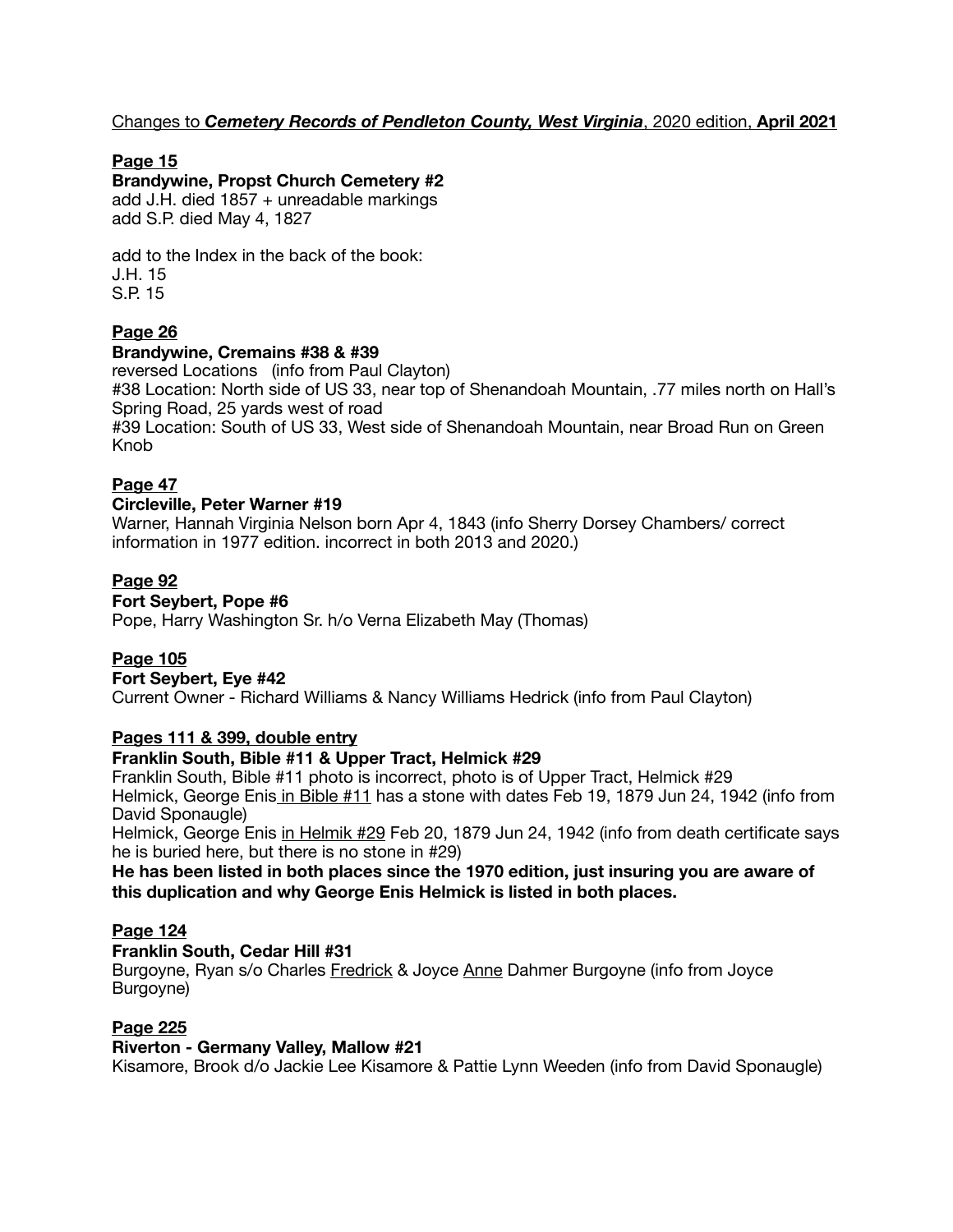## **Page 225/227**

## **Riverton - Germany Valley, Mallow #21/Grant Mallow #22**

Kisamore, Jennifer Marie should be in Mallow #21, not Grant Mallow #22 and also change the page number in the Index (info from David Sponaugle)

## **Page 226**

## **Riverton - Germany Valley, Grant Mallow #22**

Dice, Elsie Mallow Hinkle w/o Russell Teddie (remove Teddy) Hinkle & Guy Dice

## **Page 227**

## **Riverton - Germany Valley, Grant Mallow #22**

Hinkle, Teddie Russell (remove Teddy - Teddy Robert was his brother) s/o Lloyd Hess (remove Hess) Ketterman & Gettie (not Gertrude) Lee Hedrick Hinkle

## **Page 229**

#### **Riverton - Germany Valley, Harper #27**

Harper, Nathaniel - change to Harper, Nathan (and add dates: Apr 17, 1842 Apr 17, 1842) (info Rebecca E. Warner Bent)

## **Page 246**

# **Riverton - Germany Valley, North Fork #47**

Mallow, Wilbur H. (remove middle initial H.) (info from Shirley Sites)

## **Page 246**

## **Riverton - Germany Valley, North Fork #47**

Mallow, Laura Elsie Bible (remove Elsie) (info from Shirley Sites)

# **Pages 256/257**

## **Riverton - Germany Valley, North Fork #47**

Wimer, Albert Harness h/o Kittie Dyer Warner (info Rebecca E. Warner Bent)

Wimer, Katherine Dyer Warner, change to Wimer, Kitty Dyer Warner (info Rebecca E. Warner Bent)

Wimer, Texie Leah Warner/Bland, change to Texie Lee Warner/Bland (info Rebecca E. Warner Bent)

## **Page 257, add**

## **Riverton - Germany Valley, North Fork Cemetery #47**

exhumed from central West Virginia & reinterred here in 2012, add: Yost, Mary Margaret Shamblen Sep 24, 1925 Aug 28, 1991 d/o Leo Basil & Agnes Heldreth Shamblen. w/o Michael Junior Yost. (info from David Sponaugle)

## **Page 261**

## **Riverton - Germany Valley, Bland-Raines #54**

Bland, Louise L. Loyd (add the middle initial L.) (info from David Sponaugle)

## **Page 263**

## **Riverton - Germany Valley, Bland #58**

remove Bland, Louise L. Loyd and remove 263 from the listing in the Index (info from David Sponaugle)